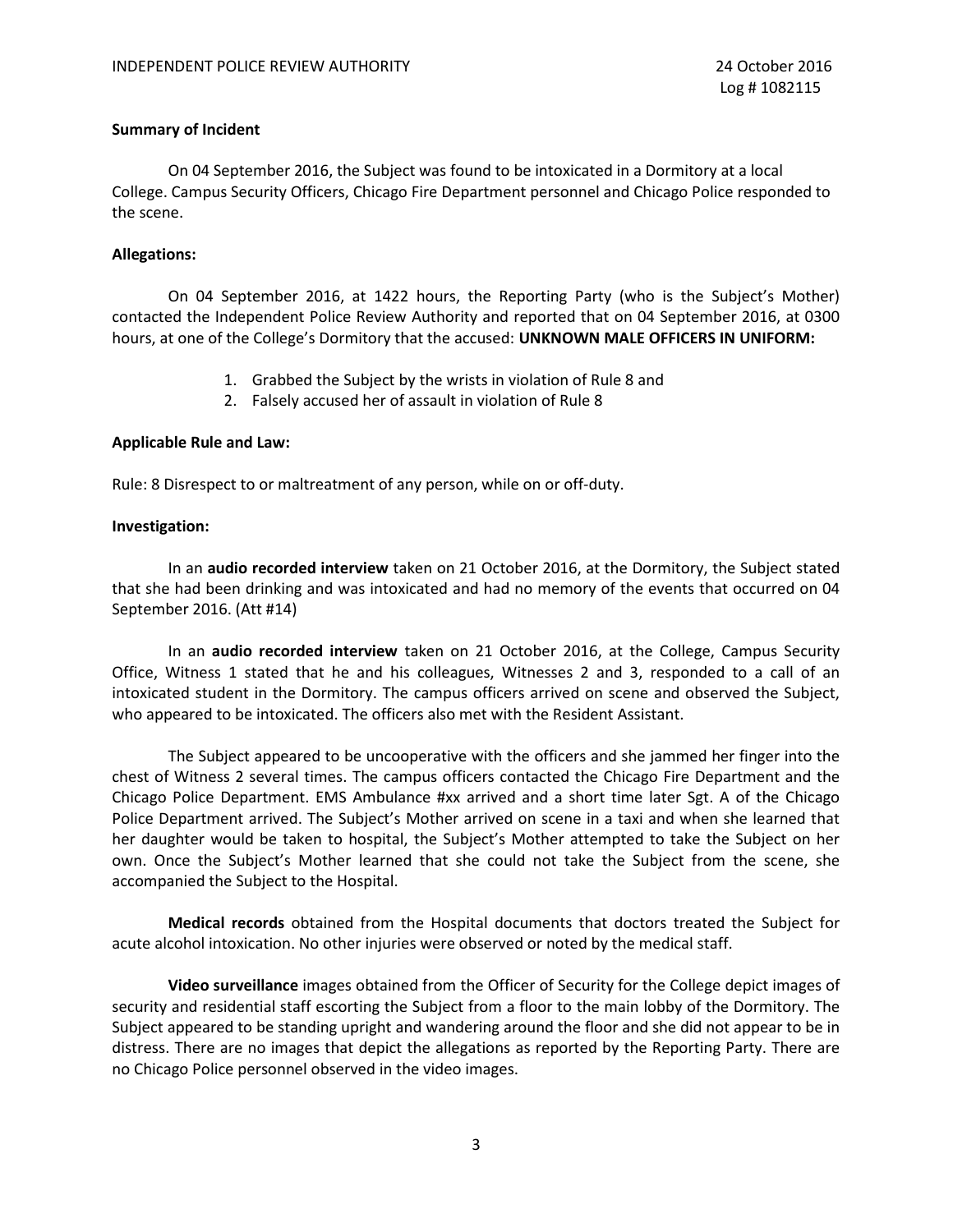**OEMC** records document that on 04 September 2016, at 0256 hours, College staff, called and reported an intoxicated underage female on campus. Squad Car A responded to the scene. Squad Car A was dispatched to the location of incident at 0257 hours, and cleared the assignment at 0320 hours. The records document no other units at the location of incident.

**Chicago Police Department** records documents that on 04 September 2016, Sgt. A, #xx, was assigned to Squad Car A, first watch.

**Chicago Fire Department Ambulance Run Sheet** documents that Chicago Fire personnel (EMS) were dispatched to the location of incident at 0255 hours, arrived on scene at 0307 hours, and departed the location at 0322 hours.

Ems personnel responded to the College for a "sick person." Upon their arrival fire personnel were met by College staff that informed them that a student in the Dormitory was intoxicated and need to go to the hospital. Fire personnel encountered an 18 year-old female, the Subject, who was agitated and non-cooperative with fire personnel and school staff on the scene. While fire personnel attempted to speak with the Subject, she stated that she was waiting for her mother. The Subject's Mother arrived on scene in a cab and attempted to remove the Subject from the scene. College staff informed the Subject's Mother that if the Subject was not transferred to the hospital by the ambulance she would be discharged from school, due to being underage and intoxicated. The Subject's Mother agreed and allowed Chicago Fire personnel to transport the Subject. While in the ambulance, the Subject was verbally abusive towards the crew and would not allow the personnel to take vitals. In the ambulance with the Subject, the Subject's Mother was agitated and short with personnel. Fire personnel transported the Subject and her Mother to the Hospital.

In **an audio recorded interview** taken on 21 October 2016, at 0700 hours, at the College, Witness 1 stated that on the date of the incident, 04 September 2016, he, Witness 1 and 2 were assigned to campus security and responded to a call of an intoxicated student at the Dormitory. The officers observed the Subject who was intoxicated. Witness 1 contacted the Chicago Fire Department and Chicago Police. Chicago Fire Department personnel took control of the Subject and transported her the Hospital. Witness 1 stated that Sgt. A of the Chicago Police Department arrived on the scene, but had no physical contact with the Subject. There were no other Chicago Police Officers on the scene.

In **an audio recorded interview**, **the Residence Assistant** stated on the early morning hours of 04 September 2016, he encountered the Subject in the hallway of the Dormitory. The Subject was knocking on a door and attempting to make entry. The Residence Assistant questioned the Subject on her actions in the hallway. The Subject stated that her friend lived in the room and she was trying to enter. The Residence Assistant stated that the Subject appeared to be highly intoxicated and had a very hard time standing erect and her she slurred her words.

The Residence Assistant contacted campus security and upon their arrival they escorted the Subject to the lobby of the Dormitory. Campus security officers made several attempts to gather personal information from the Subject by asking her for school identification which was in a clip on the back of her mobile telephone, but she ignored the security officers. One of the security officers was able to get the identification from the back of telephone. The security officers learned that the Subject was a freshman and eighteen years old. As the security officers attempted to speak with the Subject, and explain that she was underage and should not have been drinking. The Subject attempted to grab one of